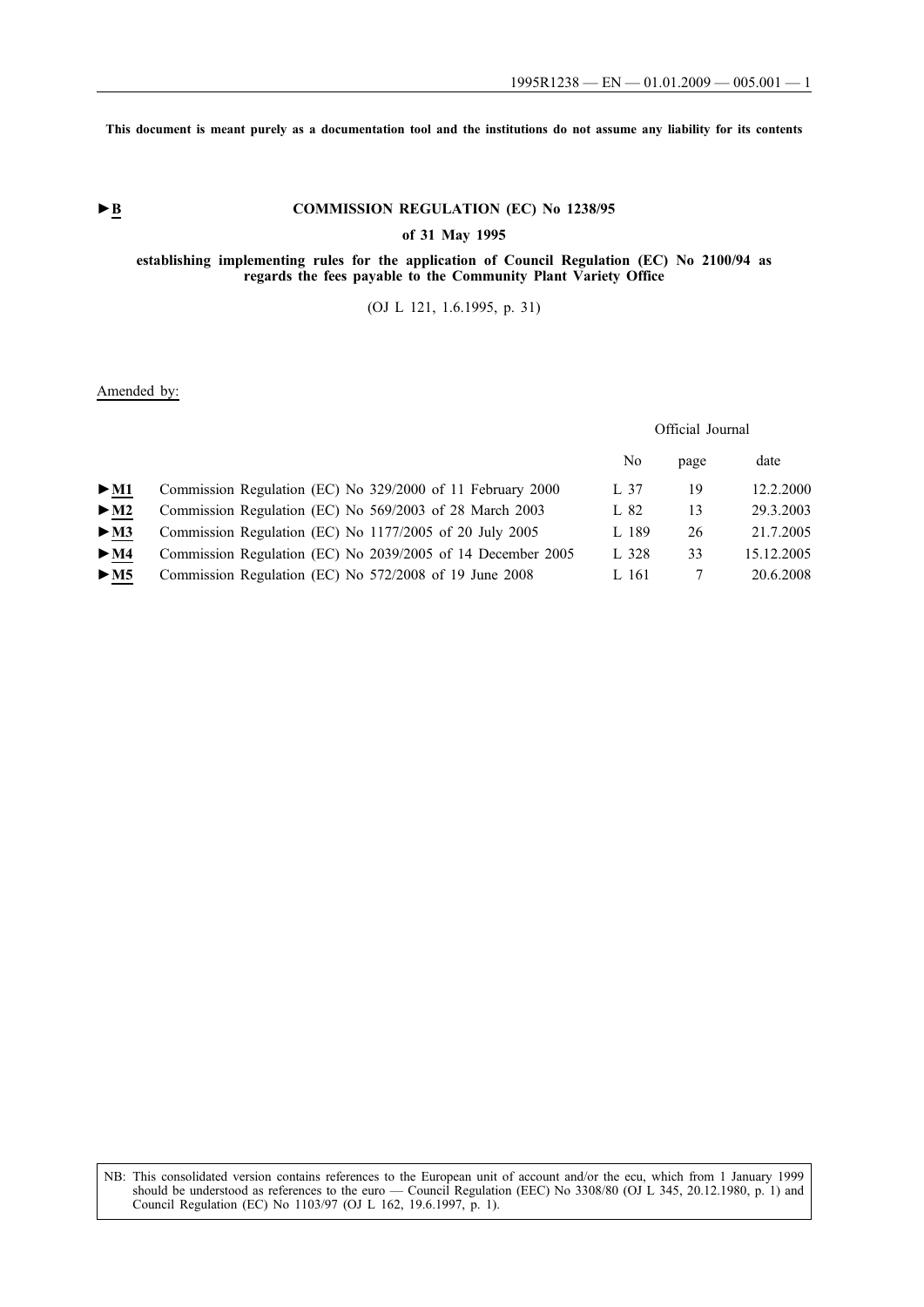# **COMMISSION REGULATION (EC) No 1238/95**

#### **of 31 May 1995**

### **establishing implementing rules for the application of Council Regulation (EC) No 2100/94 as regards the fees payable to the Community Plant Variety Office**

# THE COMMISSION OF THE EUROPEAN COMMUNITIES,

Having regard to the Treaty establishing the European Community,

Having regard to Council Regulation (EC) No 2100/94 of 27 July 1994 on Community plant variety rights (the Basic Regulation)  $(1)$ , and in particular Article 113 thereof,

Whereas Regulation (EC) No 2100/94 is to be implemented by the Community Plant Variety Office (the Office); whereas the revenue of the Office should in principle be sufficient to balance the budget of the Office; whereas such revenues should be afforded by the fees to be paid for the official acts set out in the Basic Regulation and in Commission Regulation (EC) No 1239/95 of 31 May 1995 establishing implementing rules for the application of Council Regulation (EC) No 2100/94 as regards proceedings before the Community Plant Variety Office (2) (the Proceedings Regulation) as well as by annual fees payable for the duration of a Community plant variety right;

Whereas a subsidy from the general budget of the European Communities may cover the expenditure on the initial running phase of the Office for the transitional period defined in Article 113 (3) (b) of the Regulation; whereas an extension of that period by one year is possible by virtue of the same provision;

Whereas such extension of the transitional period should be considered if sufficient experience has not been gained for setting reasonable levels of fees ensuring the principle of self-financing whilst safeguarding the attractiveness of the Community system of plant variety protection; whereas such experience could only be gained by observing the number of applications for a Community plant variety right, the costs paid to the Examination Offices and the actual duration of Community plant variety rights granted;

Whereas the level of the fees should be based on the principles of sound financial management within the Office, and in particular economy and cost-effectiveness;

Whereas, in the interests of a simplified handling by the staff of the Office, the fees should be not only laid down, but also charged and paid in the same currency unit as is used for the budget of the Office;

Whereas the application fee should be a uniform fee covering only the processing of an application for a Community plant variety right made in respect of any given plant species;

Whereas the time limit for the payment of the application fee under Article 51 of the Basic Regulation should be considered as the period between the acts necessary for making the payment and the actual receipt of such payment by the Office, in particular in the need for a rapid recovery of costs already incurred by the Office on the one hand and for the facilitating of an effective filing of applications in the light of possibly long distances between applicant and Office, on the other;

Whereas the total of the examination fees which are charged for a technical examination should, in principle, balance the total fees to be paid by the Office to all Examination Offices; whereas costs for the maintenance of the reference collection should not necessarily be covered entirely by the examination fees charged; whereas the level

 $\overline{(^1)}$  OJ No L 227, 1.9.1994, p. 1.

<sup>(2)</sup> See page 37 of this Official Journal.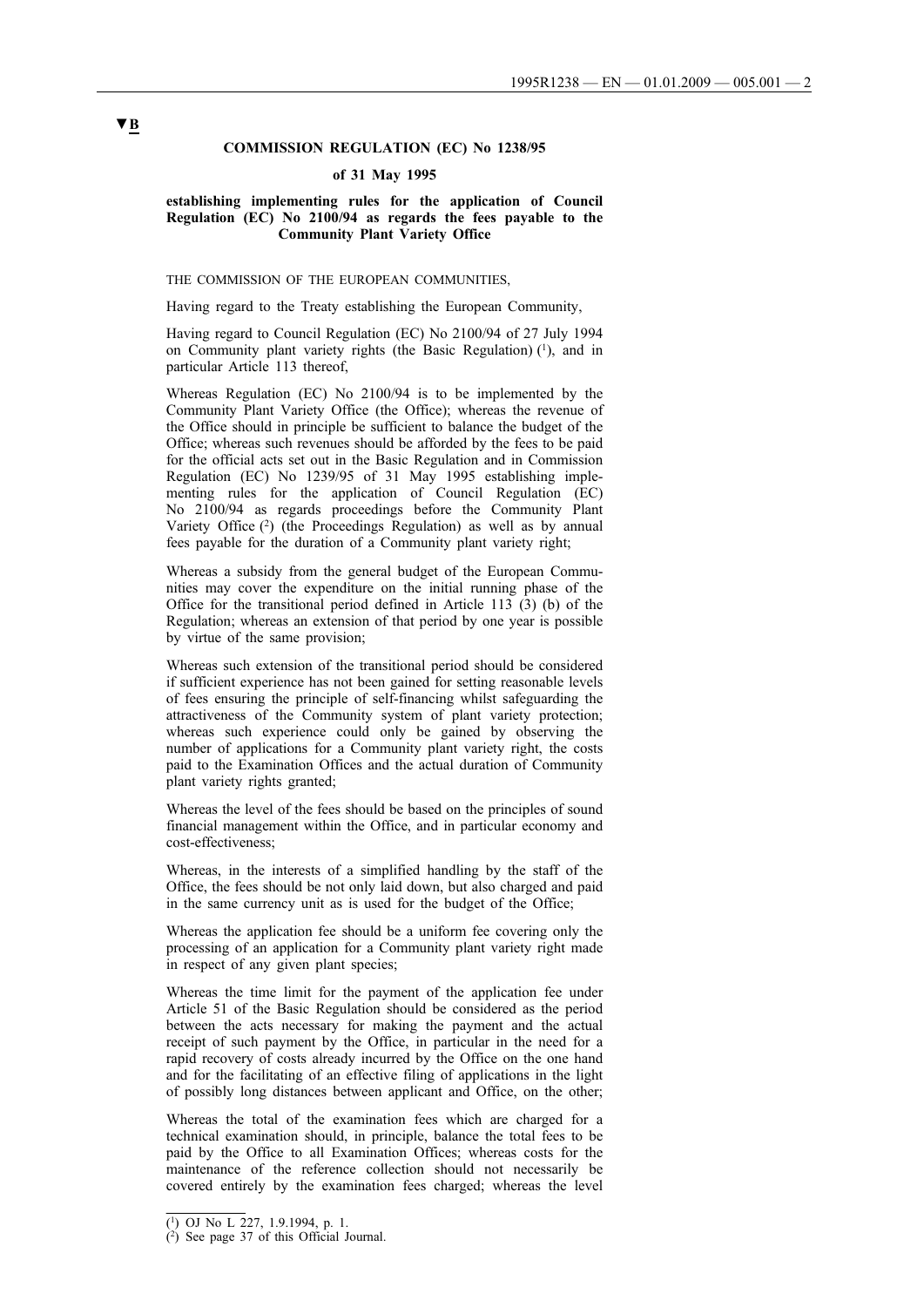of examination fee should vary between three groups of plant species in the light of experience available from existing national arrangements for plant variety protection;

Whereas the annual fees for the duration of a Community plant variety right should constitute an extra source of revenue for the Office, but should, *inter alia*, cover costs relating to the technical verification of varieties after the grant of a Community plant variety right and, in consequence, should follow the grouping established for the examination fees;

Whereas the appeal fee should be uniform in order to cover the main cost components relating to appeal proceedings, with the expection of costs relating to a technical examination pursuant to Articles 55 and 56 of the Basic Regulation or to any taking of evidence; whereas two different dates for payment of the application fee should serve as an incentive to appellants to reconsider their appeal in the light of the decisions taken by the Office pursuant to Article 70 (2) of the Basic Regulation;

Whereas other fees in respect of specific requests shall in principle cover costs incurred in their processing by the Office, including the taking of decisions on such requests;

Whereas to ensure flexibility in the management of costs, the President of the Office should be empowered to lay down the fees payable for examination reports which already exist at the date of application and are not available to the Office, and for specific services rendered;

Whereas surcharges may be levied in order to reduce unnecessary costs to the Office arising from a lack of cooperation on the part of particular applicants for, or holders of, Community plant variety rights;

Whereas in the light of Article 117 of the Basic Regulation, this Regulation should enter into force as soon as possible;

Whereas the Administrative Council of the Office has been consulted;

Whereas the provisions provided for in this Regulation are in accordance with the opinion of the Standing Committee on Plant Variety Rights,

HAS ADOPTED THIS REGULATION:

### *Article 1*

#### **Scope**

1. Fees due to the Office, as provided for in the Basic Regulation and the Proceedings Regulation, shall be charged in accordance with this Regulation.

The fees due to the Office shall be laid down, charged and paid in **►M5** euros ◄.

3. Paragraphs 1 and 2 shall apply *mutatis mutandis* to any surcharge, due to the Office.

4. Details of the fees which may be charged by authorities of Member States by virtue of provisions of the Basic Regulation or this Regulation shall be governed by the relevant national rules of the Member States concerned.

5. Where the President of the Office is empowered to take a decision as to the amount of fees and the way in which they are to be paid, such decisions shall be published in the Official Gazette of the Office.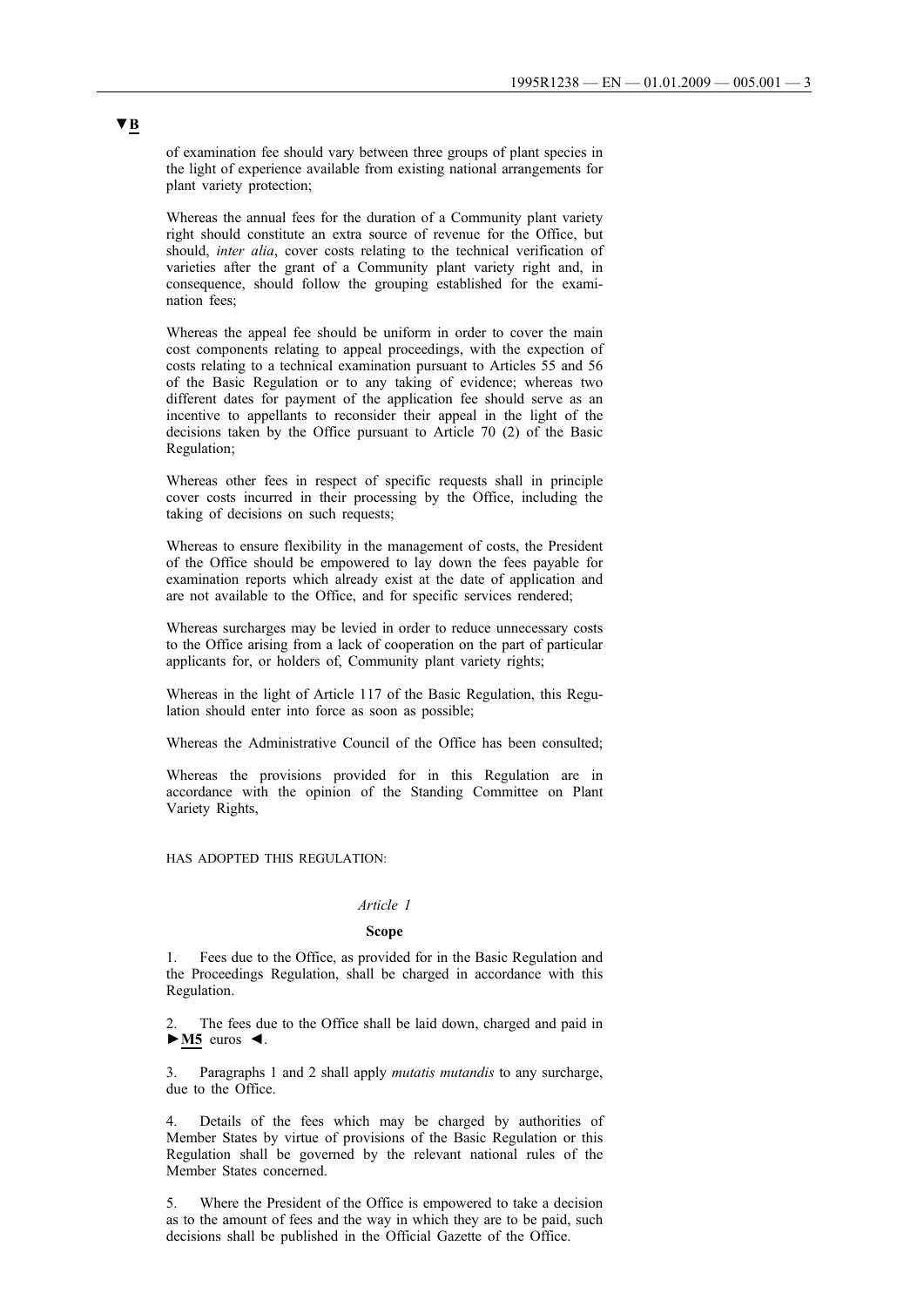#### *Article 2*

# **General provisions**

1. For each individual matter, a party to proceedings as specified in the Proceedings Regulation shall be liable to pay fees or surcharges. In the case of several parties to proceedings acting in common or on whose behalf a common course of action is pursued, each shall be liable to such payment as joint debtor.

2. Unless otherwise provided in this Regulation, the provisions relating to proceedings before the Office, including provisions as to languages, as laid down in the Basic Regulation and the Proceedings Regulation, shall apply.

### *Article 3*

#### **Manner of payment**

1. Fees and surcharges due to the Office shall be paid by transfer to a bank account held by the Office.

2. The President of the Office may allow the following alternative forms of payment in accordance with rules on working methods which shall be established pursuant to Article 36 (1) (d) of the Basic Regulation:

### **▼M5**

- (a) delivery or remittance of certified cheques which are made payable in euros to the Office;
- (b) transfer in euros to a giro account held by the Office;
- (c) payment into a charge account held in euros with the Office; or
- (d) payment by payment card.

# **▼B**

#### *Article 4*

#### **Date to be regarded as the date on which payment is received**

1. The date on which a payment of fees and surcharges shall be considered to have been received by the Office shall be the date on which the amount of the transfer referred to in Article 3 (1) is entered in a bank account held by the Office.

2. Where the President of the Office allows other forms of payment in accordance with Article 3 (2), he shall simultaneously include in the conditions the date to be regarded as the date on which the payment is received.

# **▼M2**

 $\overline{\phantom{a}}$ 

3. Where the payment is considered not to have been received by the Office within the requisite time limit, such time limit shall be considered to have been observed vis-à-vis the Office where sufficient documentary evidence is produced within that time limit to show that the person making the payment duly gave an order to a banking establishment or a post office to transfer the amount of the payment in euro to a bank account held by the Office within the time limit.

<sup>5.</sup> Documentary evidence shall be regarded as sufficient within the meaning of point 3 where an acknowledgement of provision of the transfer order, issued by a banking establishment or a post office, is produced. However, where the transfer ordered was a transfer using the SWIFT electronic bank payment method, the acknowledgement of provision of the transfer order shall take the form of a copy of the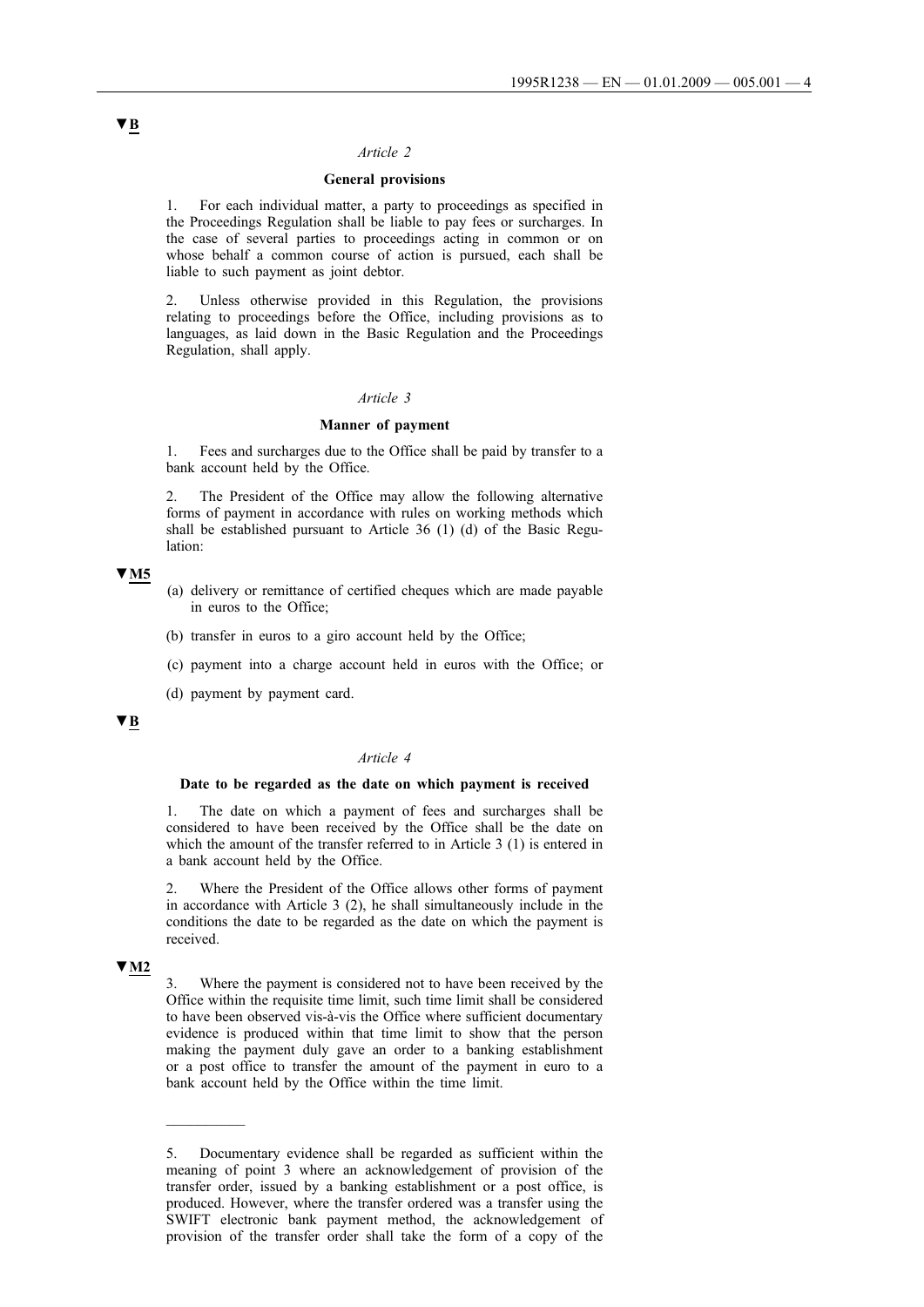# **▼M2**

SWIFT report, stamped and signed by a duly authorised official of the bank or post office.

# **▼B**

#### *Article 5*

### **Name of the person making the payment and the purpose of payment**

1. A person making a payment of fees or surcharges shall indicate in writing his name and the purpose of such payment.

2. If the Office cannot establish the purpose of a payment, it shall require the person having made the payment to inform it thereof in writing within two months. If the purpose is not indicated within that period, the payment shall be deemed not to have been made and shall be refunded to the person having made it.

#### *Article 6*

#### **Underpayment**

A time-limit for payment of fees or surcharges shall, in principle, be deemed to have been observed only if the full amount of the fee or surcharge has been paid in due time. If the fees or surcharges are not paid in full, the amount which has been paid shall be refunded after any time-limit for payment has expired. The Office may, however, where this is considered justified, overlook any small deficiencies, without prejudicing the rights of the person making the payment.

### *Article 7*

#### **Application fee**

1. The applicant for a Community plant variety right (the applicant) shall pay an application fee of **►M5** EUR ◄ **►M1** 900 ◄ for the processing of the application under Article 113  $(2)$  (a) of the Basic Regulation.

The applicant shall take the necessary steps for payment of the application fee, in accordance with Article 3, prior to or on the date on which the application is filed at the Office direct or at one of the suboffices established or national agencies designated, pursuant to Article 30 (4) of the Basic Regulation; Article 4 (4) shall apply *mutatis mutandis*.

3. If the payment of the application fee is considered not to have been received at the same time as the application is received by the Office, the Office shall specify, in accordance with Article 51 of the Basic Regulation, a period of two weeks during which the formal date of application, assigned in accordance with the aforesaid Article 51, shall not be affected; a new request for payment as provided for in Article 83 (2) of the Basic Regulation shall not be issued to the applicant prior to the expiry of that period.

4. If the payment of the application fee is considered not to have been received within the time limit specified pursuant to paragraph 3, the date of receipt of payment shall be treated as the date of application for the purposes of Article 51 of the Basic Regulation.

### **▼M2**

5. Paragraph 4 shall not apply where the application is accompanied by sufficient documentary evidence showing that the person making the payment duly gave an order to a banking establishment or a post office to transfer the amount of the payment in euro to a bank account held by the Office; Article 4 (5) shall apply *mutatis mutandis*.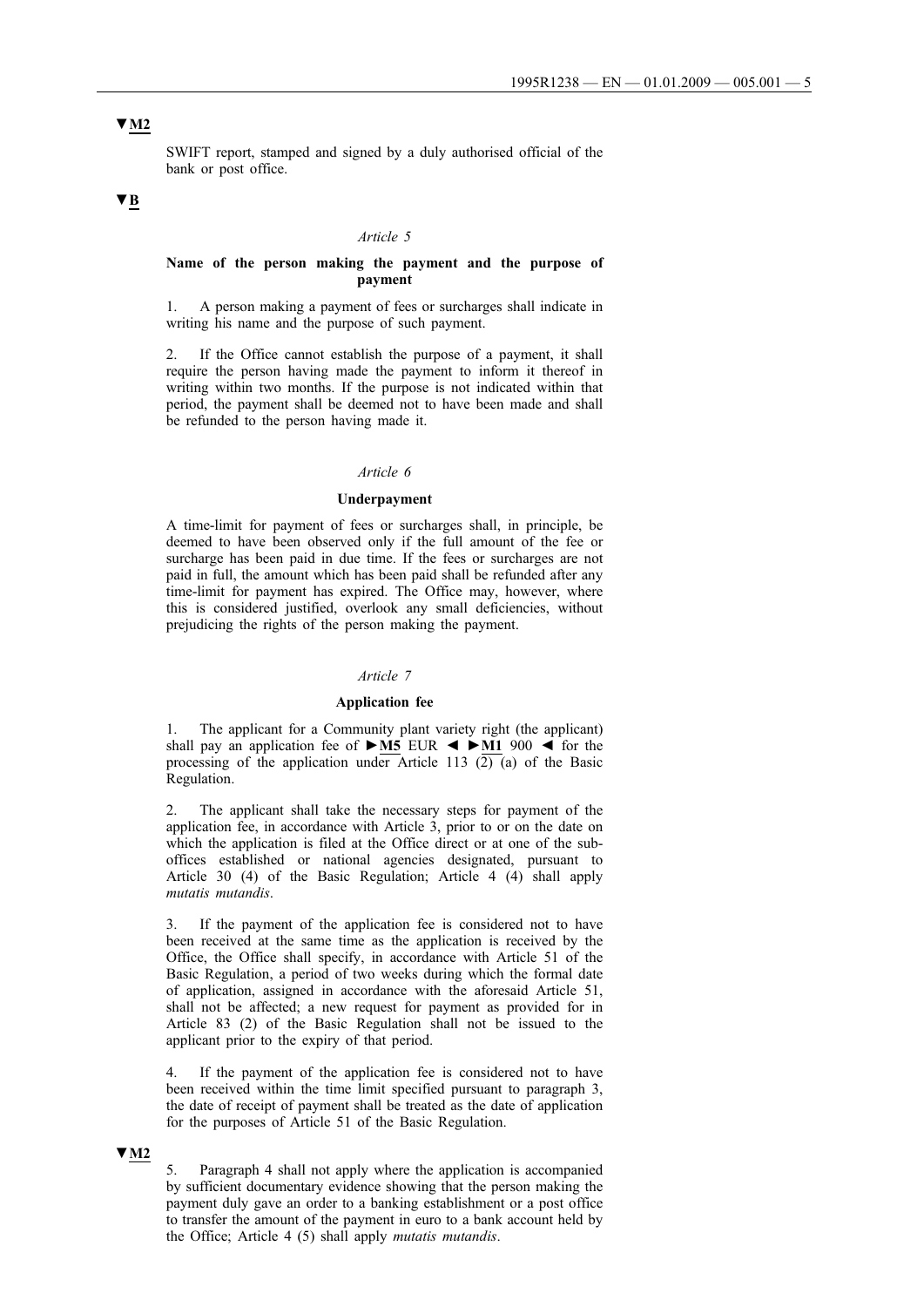6. As long as payment of the application fee is considered not to have been received by the Office, it shall not publish the application concerned and shall defer the technical examination.

**▼M2**

7. Where the application fee is received but the application is not valid under Article 50 of the basic Regulation, the Office shall retain EUR 300 of the application fee and refund the remainder when notifying the applicant of the deficiencies found in the application.

# **▼B**

#### *Article 8*

### **Fees relating to technical examination**

1. Fees for arranging and carrying out the technical examination of a variety being the subject of an application for a Community plant variety right 'examination fee' shall be paid in accordance with Annex I for each growing period started. In the case of varieties for which material with specific components has to be used repeatedly for the production of material, the examination fee laid down in Annex 1 shall be due in respect of such variety and in respect of each of the components for which an official description is not available and which must also be examined; however, it shall not in any circumstances exceed **►M5** EUR ◄ 3 000.

2. The examination fee for the first growing period shall be due and payable no later than  $\blacktriangleright$  M1  $\longrightarrow$   $\blacktriangleleft$  the closing date for  $p$ ayable no later than  $\blacktriangleright$ **M1** receipt of the material for the technical examination.

The examination fee for each subsequent growing period shall be due and payable no later than one month prior to the beginning of such period unless the Office decides otherwise.

4. The President of the Office shall publish the dates for payment of the examination fees in the Official Gazette of the Office.

5. In the case of an examination report on the results of a technical examination which has already been carried out, in accordance with Article 27 of the **►M1** Proceedings Regulation ◄, prior to the date of application under Article 51 of the Basic Regulation, an administrative fee shall be due within such time limit as the Office shall specify.

#### *Article 9*

#### **Annual fee**

**▼M5**

1. The Office shall charge a holder of a Community plant variety right (hereinafter referred to as the holder) a fee for each year of the duration of a Community plant variety right (hereinafter referred to as annual fee) of EUR 300 for the year 2009 and the following years.

# **▼M2**

- 2. Payment of the annual fee shall be due:
- (a) in relation to the first year of the term of the Community plant variety right, within 60 days of date of the grant of the right; and
- (b) in relation to subsequent years of the term of the Community plant variety right, on the first day of the calendar month preceding the month in which the anniversary of the date grant falls.

**▼B**

3. The Office shall issue to the holder a request containing the subject of payment, the amount due, the date for payment, and information on the possibility of a surcharge pursuant to Article 13 (2) (a).

The Office shall not refund any payments which have been effected in order to keep the Community plant variety right in force.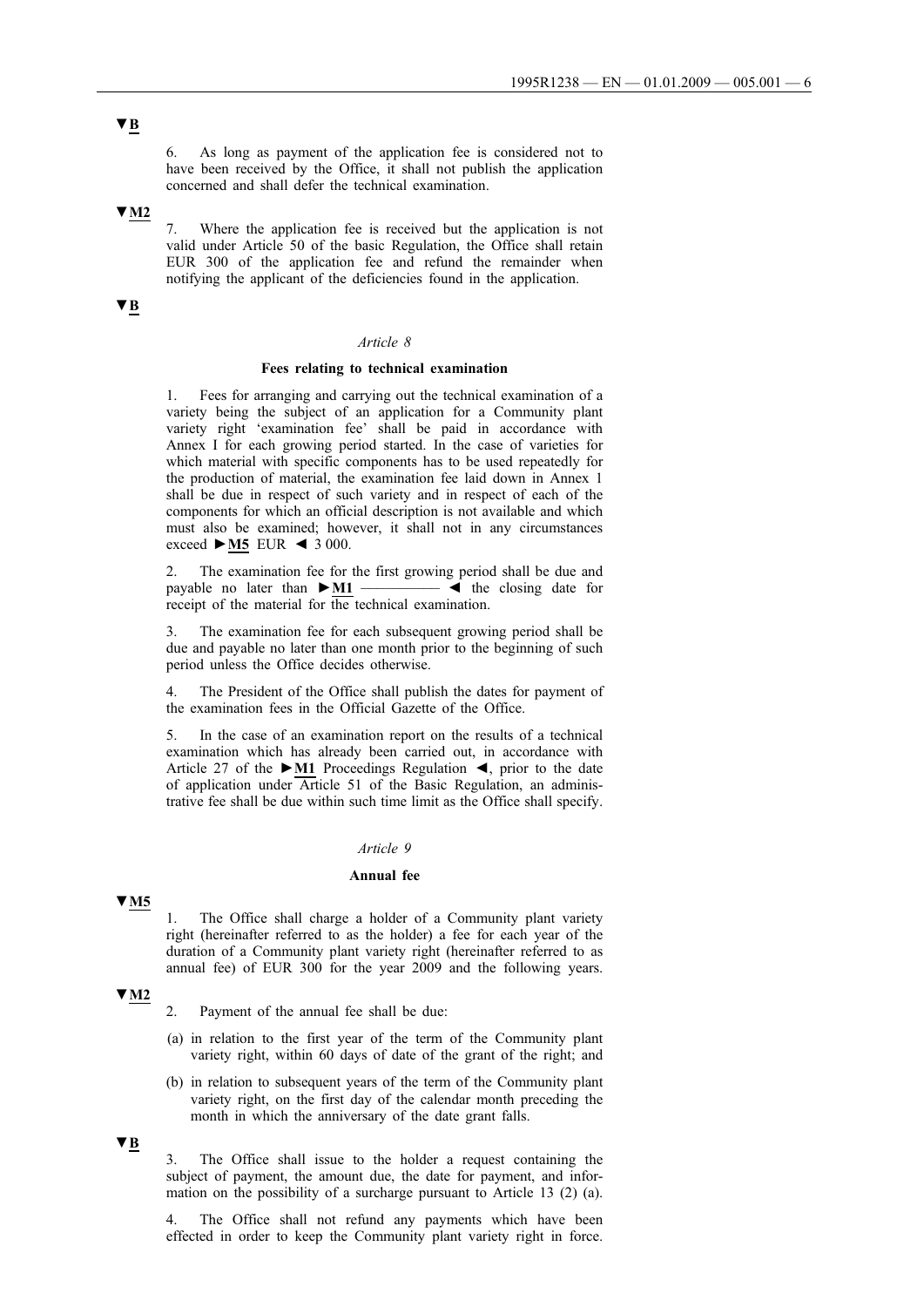#### *Article 10*

#### **Fees for processing specific requests**

1. Fees for the processing of a request, payable by the person making such request, shall be as follows:

- (a) for an application for a compulsory exploitation right, including any entries in the Registers, an application for an exploitation right to be granted by the Office pursuant to Article 100 (2) of the Basic Regulation, or a request to amend such exploitation rights, once granted, (compulsory licence fee), save for the Commission or a Member State in the circumstances referred to in Article 29 (2) thereof: **►M5** EUR ◄ 1 500;
- (b) for a request for the following entries into the Register of Community plant variety rights (register fee):
	- transfer of a Community plant variety right, contractual exploitation right,
	- identification of varieties as initial or essentially derived,
	- institution of actions in respect of claims referred to in Articles 98 (1), (2) and 99 of the Basic Regulation,
	- a Community plant variety right given as a security or as the subject of rights *in rem*, or
	- any levy of execution as referred to in Article 24 of the Basic Regulation: **►M2** EUR 100 ◄;
- (c) for a request for any entry in the Register of Applications for Community plant variety rights or the Register of Community plant variety rights, other than those referred to in (a) and (b) above: **►M5** EUR ◄ 100;
- (d) for a request for determining amount of costs pursuant to Article 85 (5) of the Regulation:  $\triangleright$  **M5** EUR  $\triangleleft$  100.

2. The fees referred to in paragraph 1 shall be due and payable on the date of receipt of the request to which they relate. Where the payment is not received in good time, Article 83 (2) of the Basic Regulation shall apply.

### **▼M2**

3. Where a request for an entry referred to in point (b) or (c) of paragraph 1 concerns more than one application or registered right, applied for or held by the same person, only one fee shall be charged.

### **▼B**

#### *Article 11*

# **Appeal fee**

1. The appellant shall pay an appeal fee of **►M5** EUR ◄ 1 500 for the processing of an appeal, as provided for in Article 113 (2) (c) of the Basic Regulation.

2. A third of the appeal fee shall be due on the date of receipt of the appeal at the Office; Article 83 (2) of the Basic Regulation shall apply to that third. The remaining two-thirds of the appeal fee shall be due, upon request of the Office, within one month after remittal of the case by the relevant body of the Office of the Board of Appeal.

3. A refund of the appeal fee already paid shall be ordered, in the event of an interlocutory revision, under the authority of the President of the Office and in other cases by the Board of Appeal, provided that the conditions laid down in Article 83 (4) of the Basic Regulation are met.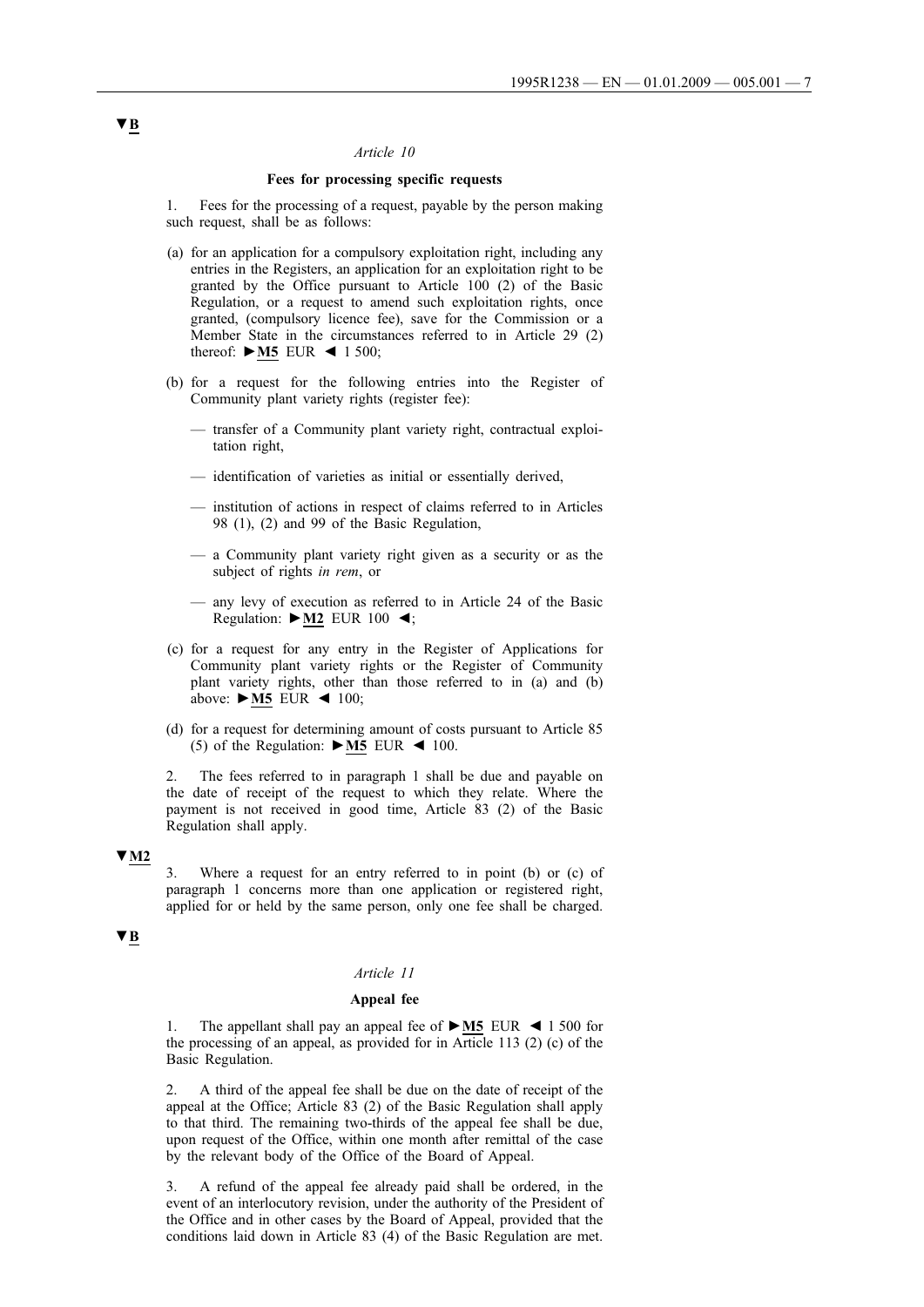4. Paragraph 1 shall not apply to the Commission or a Member State, being the appellant against a decision taken under Article 29 (2) of the Basic Regulation.

#### *Article 12*

### **Fees laid down by the President of the Office**

1. The President of the Office shall fix the fees for the following matters:

(a) the administrative fee referred to in Article 8 (5);

#### **▼M3**

(b) fees for issuing certified copies of documents;

### **▼B**

(c) fees in respect of the Official Gazette of the Office (Article 89 of the Basic Regulation, Article 87 of the Proceedings Regulation) and any other publication **►M1** issued by the Office; and ◄

#### **▼M1**

(d) the administrative fee referred to in Article 82(2) of the Proceedings Regulation.

#### **▼B**

2. The President of the Office may decide to make the services mentioned under  $\blacktriangleright$ **M1** paragraph 1(b), (c) and (d)  $\blacktriangleleft$  dependent on an advance payment.

### *Article 13*

#### **Surcharges**

1. The Office may levy a surcharge to the application fee if it establishes that:

- (a) a proposed denomination cannot be approved, in accordance with Article 63 of the Basic Regulation, by reason of its being identical to a denomination of another variety or by reason of its differing from a denomination of the same variety; or
- (b) an applicant for a Community plant variety right makes a new proposal for a variety denomination unless he was required by the Office to do so or unless he pursued an application for a Community plant variety right in accordance with Article 21 (3) of the Proceedings Regulation.

The Office shall not publish a proposal for variety denomination prior to the payment of a surcharge levied in accordance with the provisions of the first subparagraph.

2. The Office may levy a surcharge to the annual fee if it establishes that:

- (a) the holder has failed to pay the annual fee in accordance with Article 9  $(2)$  and  $(3)$ ; or
- (b) the variety denomination must be amended in the event of a prior conflicting right of a third party, as laid down in Article 66 (1) of the Basic Regulation.

3. The surcharges referred to in paragraphs 1 and 2 shall be levied in accordance with the rules on working methods to be established pursuant to Article 36 (1) (d) of the Basic Regulation, shall amount to 20 % of the fee concerned, subject to a minimum of **►M5** EUR ◄ 100, and shall be due and payable within one month of the date on which the Office issues a request.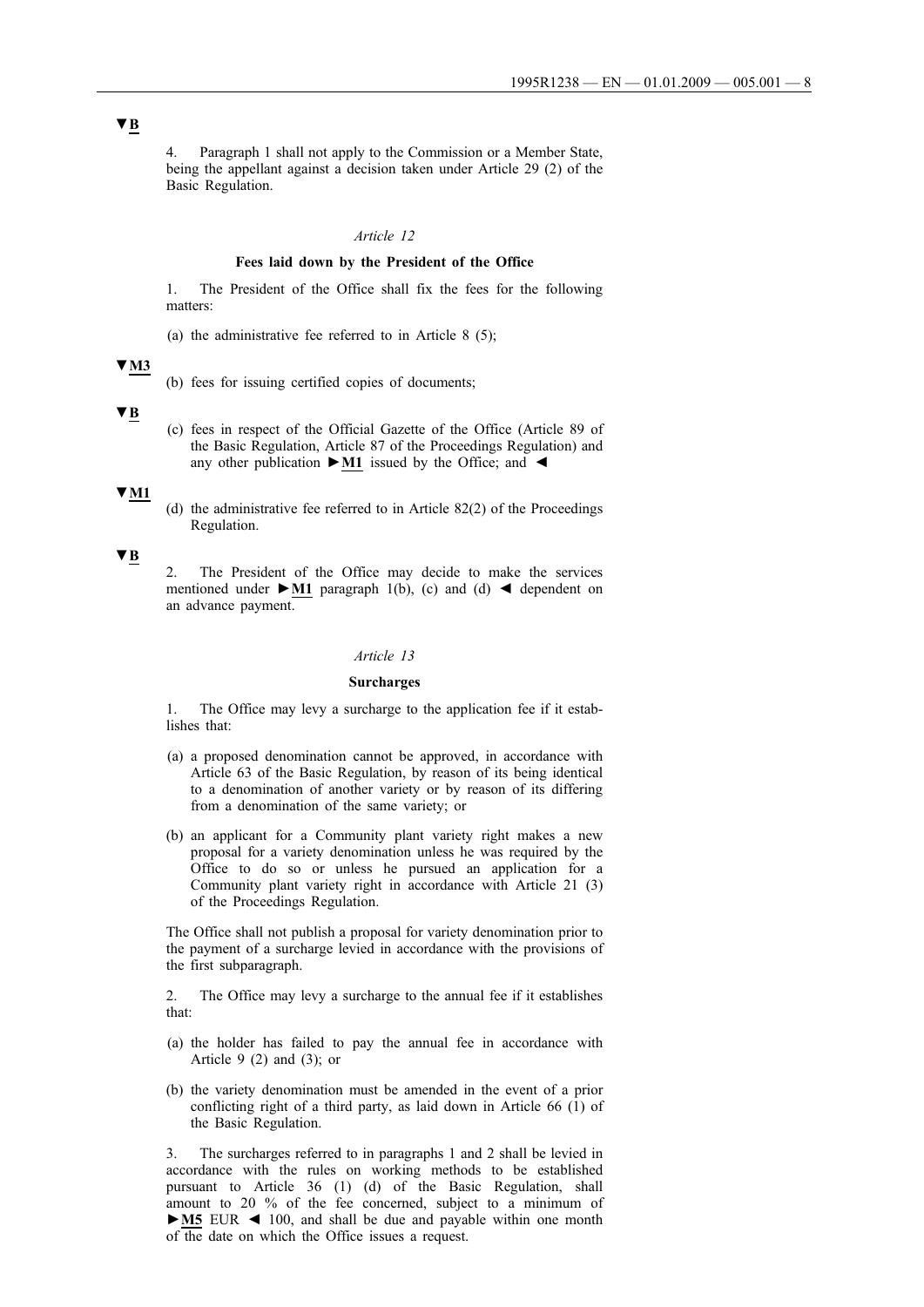#### *Article 14*

# **Derogations**

1. Notwithstanding Article 7, the formal date of application assigned under Article 51 of the Basic Regulation shall remain valid in respect of all applications filed in accordance with Article 116 (1) or (2) thereof if sufficient evidence is produced on 30 September 1995 at the latest that the applicant for the Community plant variety right carried out the acts necessary for payment of the application fee.

2. Notwithstanding Article 8 (5), an administrative fee of **►M5** EUR ◄ 100 shall be paid where a technical examination of the variety is carried out on the basis of the available findings from any proceedings for the grant of a national plant variety right in accordance with Article 116 (3) of the Basic Regulation. Such administrative fee shall be due on 30 November 1995 at the latest.

3. Notwithstanding Article 8 (5), authorities before which proceedings for the grant of a national plant variety right have been held may charge the applicant for a Community plant variety right a fee for marking available the relevant documents under the conditions laid down in Article 93 (3) of the Proceedings Regulation. Such fee shall not exceed the fee charged in the Member State concerned for the transmission of an examination report from a testing authority in another country; its payment shall be without prejudice to the payments to be made pursuant to paragraphs 1 and 2.

Notwithstanding Article 8, a report fee of **►M5** EUR ◄ 300 shall be due in the case of an examination report referred to in Article 94 of the Proceedings Regulation within such time limit as the Office shall specify.

# *Article 15*

#### **Entry into force**

This Regulation shall enter into force on the day of its publication in the *Official Journal of the European Communities*.

This Regulation shall be binding in its entirety and directly applicable in all Member States.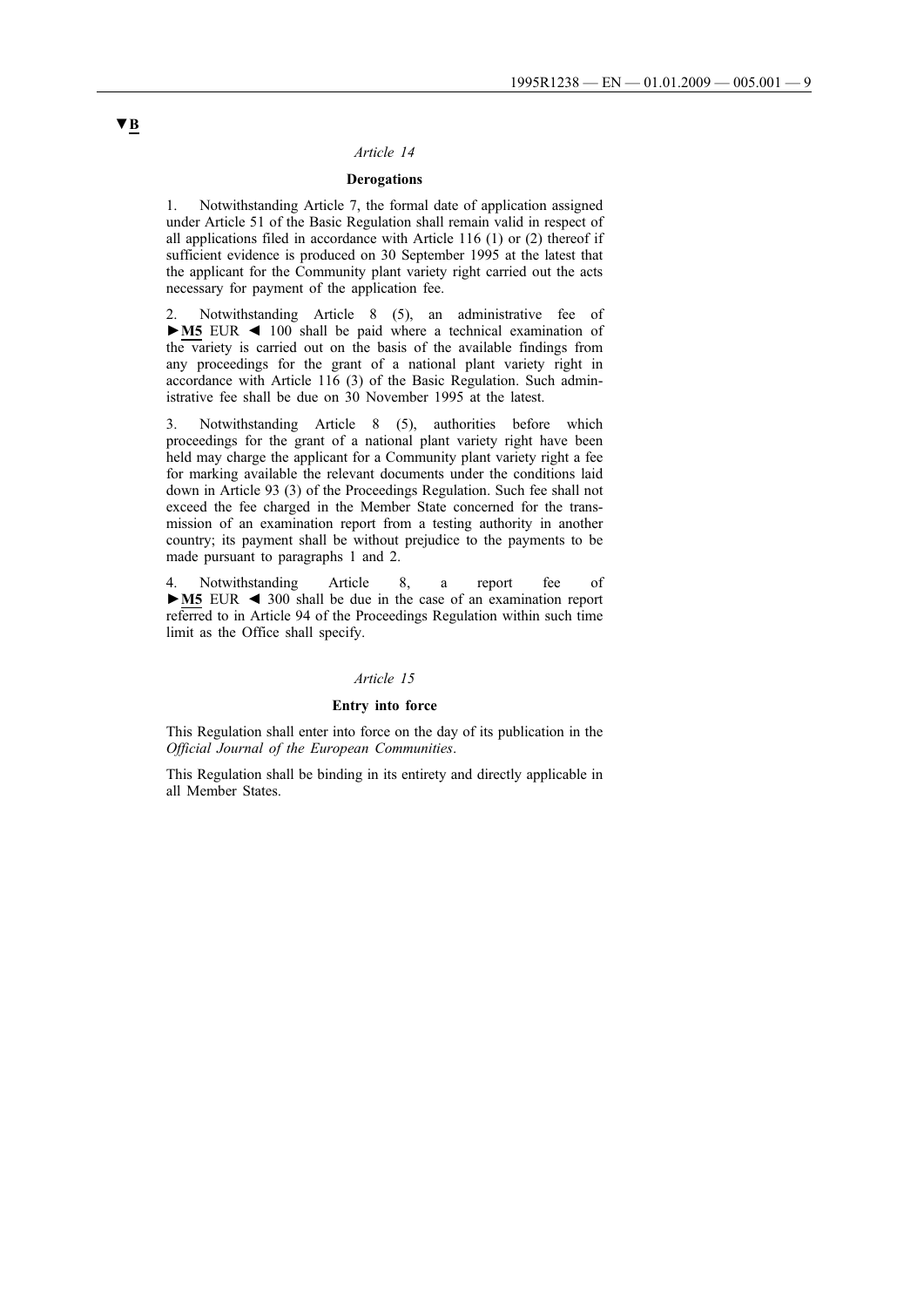# *ANNEX I*

# **Fees relating to technical examinations as referred to in Article 8**

The fee to be paid for the technical examination of a variety pursuant to Article 8 shall be determined in accordance with the table:

|                    |                                      | $(in$ $EUR)$ |  |  |  |
|--------------------|--------------------------------------|--------------|--|--|--|
|                    | Cost group                           | Fee          |  |  |  |
| Agricultural group |                                      |              |  |  |  |
| 1                  | Regular crops                        | 1 200        |  |  |  |
| 2                  | Vegetatively propagated crops        | 1700         |  |  |  |
| 3                  | Oil crops                            | 1 3 4 0      |  |  |  |
| 4                  | Grasses                              | 1970         |  |  |  |
| 5                  | Beet crops                           | 1 300        |  |  |  |
| 6                  | Fibre crops                          | 1 1 6 0      |  |  |  |
| 7                  | Crops with special test arrangements | 1 3 4 0      |  |  |  |
| 8                  | Other agricultural crops             | 1 3 4 0      |  |  |  |

# **Ornamental group**

| 9   | Species<br>with living reference<br>collection,<br>greenhouse test, long cultivation                                            | 1 700   |
|-----|---------------------------------------------------------------------------------------------------------------------------------|---------|
| 9А  | Species<br>with<br>living reference<br>collection,<br>greenhouse test, long cultivation and special<br>phytosanitary conditions | 2 1 4 0 |
| 10  | Species<br>with<br>living reference<br>collection.<br>greenhouse test, short cultivation                                        | 1610    |
| 11  | Species with living reference collection, outdoor<br>test, long cultivation                                                     | 1430    |
| 12  | Species with living reference collection, outdoor<br>test, short cultivation                                                    | 1 300   |
| 13  | Species without living reference collection,<br>greenhouse test, long cultivation                                               | 1430    |
| 13A | Species without living reference collection,<br>greenhouse test, long cultivation with a further<br>propagation step            | 2 1 4 0 |
| 14  | Species without living reference<br>collection,<br>greenhouse test, short cultivation                                           | 1 1 6 0 |
| 15  | Species without living reference<br>collection,<br>outdoor test, long cultivation                                               | 1 2 5 0 |
| 16  | Species without living reference<br>collection,<br>outdoor test, short cultivation                                              | 1 3 4 0 |
| 17A | Ornamentals, seed propagated varieties, outdoor<br>test                                                                         | 1450    |
| 18A | varieties.<br>Ornamentals,<br>seed<br>propagated<br>greenhouse test                                                             | 2 0 0 0 |

# **▼M5**